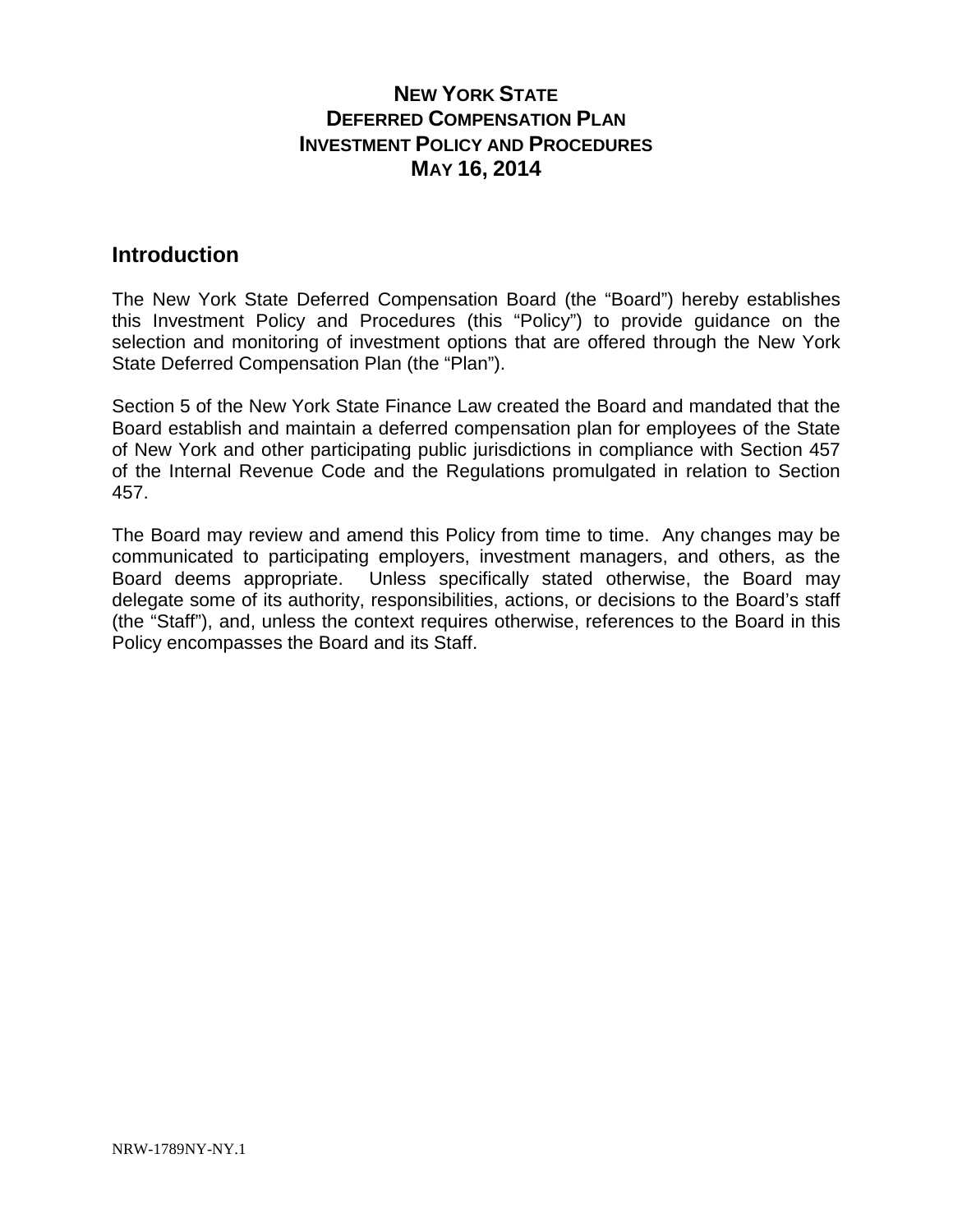### **1. Purpose**

The Plan is intended to be an "eligible deferred compensation plan" as described in Section 457(b) of the Internal Revenue Code and is administered to comply with all applicable federal, state and local laws and regulations.

The Board's goal is to provide employees of the State and other participating employers with the ability to invest pre-tax income in a broad range of investment options with diverse risk and return characteristics.

The purpose of this Policy is to:

- Provide guidelines related to (i) the investment structure of the Plan; (ii) the selection of the investment options offered through the Plan (the "Investment Options"); and (iii) the selection of the underlying investment managers, funds or other investment vehicles for the investment of the participant assets allocated to each Investment Option (the "Investment Managers").
- Outline the criteria and processes for the ongoing evaluation of the Investment Options and the Investment Managers.
- Describe the various Investment Options and their risk/return profiles.
- Establish a policy to communicate pertinent information to Investment Managers, investment consultants, employers, participants, and other interested parties as the Board deems appropriate from time to time.
- Establish a proxy voting policy.
- Provide other pertinent information relating to the Plan's Investment Options and investment policies.

### **2. Roles and Responsibilities**

The following persons and entities are responsible for the management and administration of the Plan's investments:

• The Board is responsible for establishing and maintaining this Policy, establishing the Investment Options available through the Plan, selecting the Investment Managers, evaluating the investment performance of the Investment Managers, and providing Plan participants with investment education and communications regarding the Plan and its investments. The Board is also responsible for selecting the Plan's trustee, the administrative service agency, auditor, legal counsel, investment consultants, and other necessary service providers.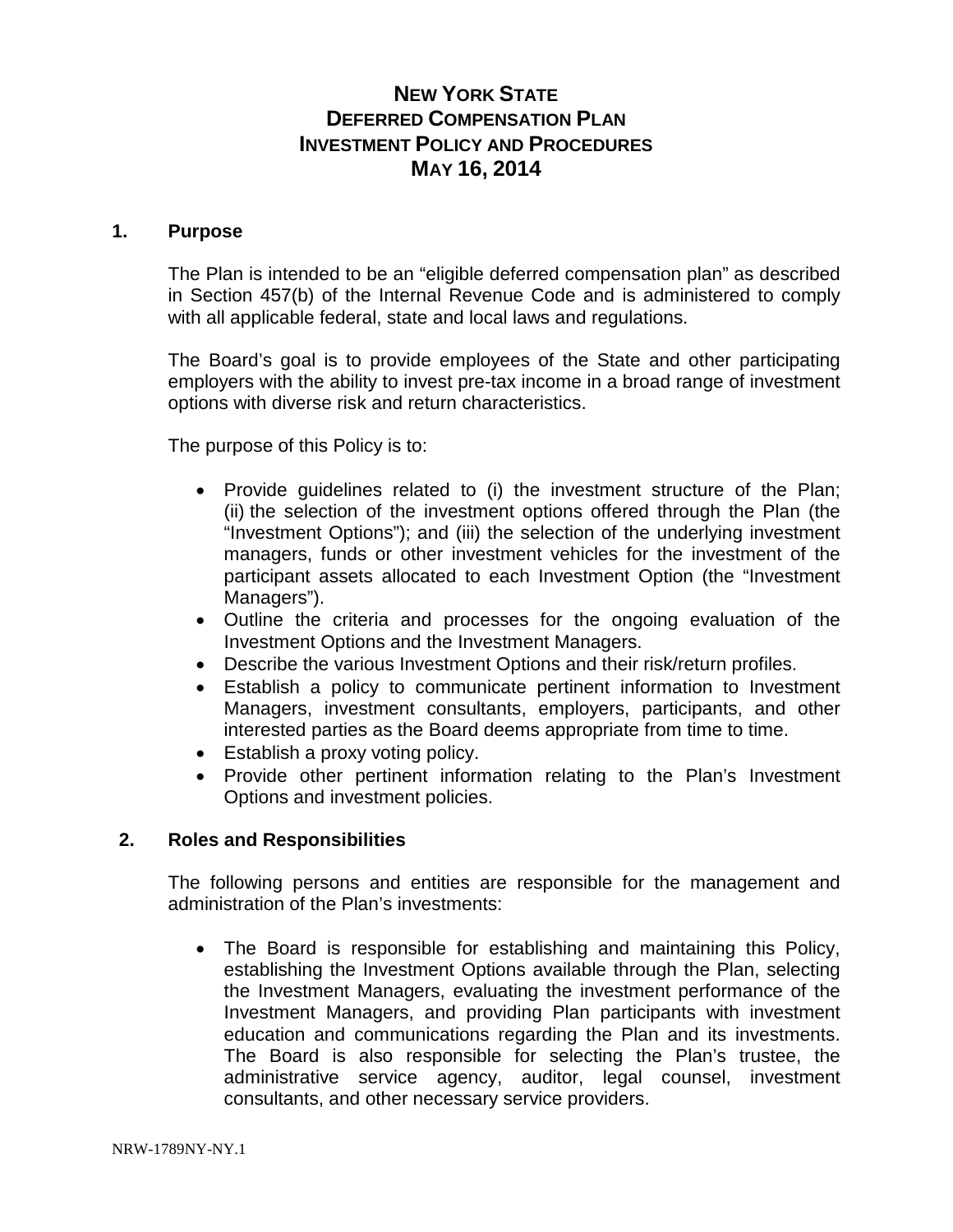- The Board's Staff is responsible for coordinating the policy and administrative directives of the Board, assisting in the development of the Request for Proposals (RFP) for an Investment Manager, trustee/custodian, and administrative service agency, assisting in the review and analysis of the responses to an RFP, and for providing policy and technical advice to the Board.
- The Plan's trustee/custodian is responsible for holding and investing the Plan assets in accordance with the terms of the trust agreement between the trustee and the Board.
- The Plan's administrative service agency is responsible for maintaining records of individual account balances, communicating deferral, exchange, and distribution information, updating the Plan's website and voice response system, and preparing investment education materials and communications regarding the Plan and the Investment Options.
- The Investment Managers, if applicable, of the Plan's Investment Options are responsible for making reasonable investment decisions consistent with the stated guidelines of the Plan and reporting investment results on a regular basis.
- The investment consultants are responsible for reviewing and recommending changes to the types of Investment Options offered under the Plan, reviewing the performance of the Investment Managers, assisting with the Request for Proposal (RFP) process for the selection of Plan service providers, including Investment Managers, trustee/custodians, and administrative service agency.

### **3. Investment Philosophy**

The Board is responsible for establishing and evaluating the Investment Options and for selecting and monitoring the performance of the related Investment Managers. Plan participants decide which of the available Investment Options are the most appropriate for their individual retirement savings needs and bear the risk and benefit from the investment returns that result from those selections.

The Plan offers three tiers of Investment Options that participants select from based on their preferred level of involvement in creating and maintaining proper asset allocation of their Plan account.

**Tier I** – The Plan provides a series of target retirement date funds for participants who wish to have some or all of their assets allocated by a single third-party Investment Manager. The funds may be age-based or determined by the anticipated date of retirement or date withdrawals may begin. The range of target date funds offered is intended to encompass the needs of the current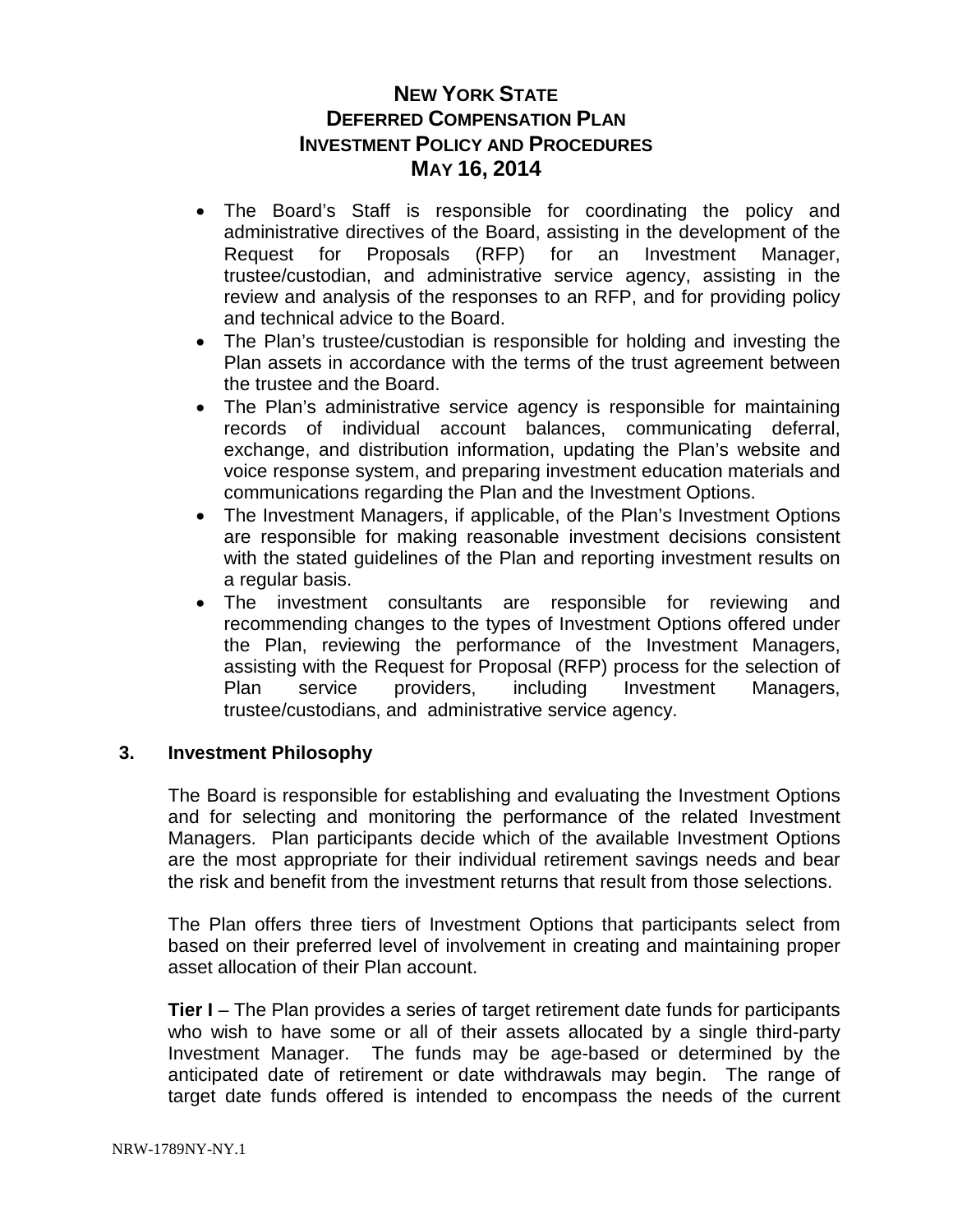participant population and may be amended from time to time as demographics change, subject to fund availability.

**Tier II** - The Plan provides participants who wish to create custom asset allocation strategies with one or more Investment Options in each of the following investment categories:

- Stable income
- Bonds
- Balanced funds
- Domestic equity
	- o Large Cap
	- o Mid Cap
	- o Small Cap
- International
	- o Developed Markets
	- o Emerging Markets

Tier II includes a range of actively and passively managed equity options.

**Tier III –** The Plan provides participants who wish to invest a portion of their account balance with Investment Managers not included in Tiers I and II through a self-directed investment service.

#### **4. Selection Process**

The Board's Rules and Regulations require the Board to adhere to an RFP or search process when selecting Investment Managers. The Rules and Regulations list the criteria to be utilized, which include the consideration of (i) investment approach; (ii) historical performance; and (iii) historical volatility. Performance is typically compared to appropriate indices and benchmarks. The impact of fees and expenses on the net return to Plan participants is also evaluated.

Neither the Board nor the Plan guarantees the actual performance of any Investment Option or any Investment Manager. The Board conducts periodic evaluations of Investment Managers and may reevaluate the number and type of Investment Options offered through the Plan from time to time. The Board is empowered to take appropriate action if it determines that an Investment Manager consistently underperforms its appropriate benchmark or fails to meet the criteria set forth in this Policy. Such action may result in the elimination of an Investment Option from the Plan's investment offerings, the termination of an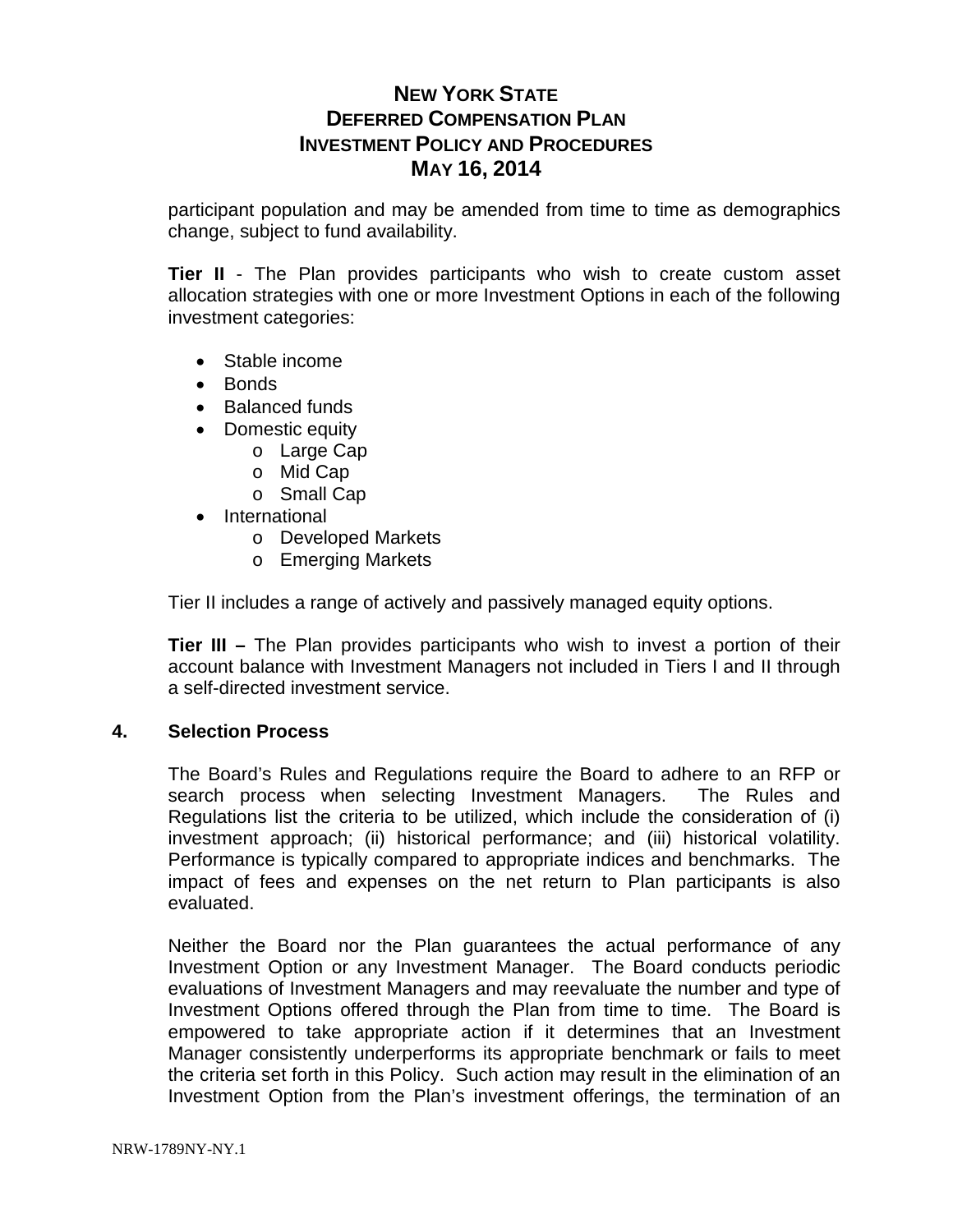Investment Manager, closing an Investment Manager to additional investments by Plan participants and, where appropriate, adding a new Investment Manager within the Investment Option, providing a general notification to Plan participants of recent developments related to an Investment Manager, or taking such other actions as deemed necessary or appropriate.

The Investment Managers managing separate accounts are expected to invest within the Board's investment guidelines or strategy for which they were selected and to adhere to all guidelines set forth in their applicable prospectuses or fact sheets. Investment Managers that are funds or other collective investment vehicles are expected to maintain an investment style and investment strategy that is substantially consistent with the style and strategy outlined in the offering documents in effect at the time of the Board's initial selection of the Investment Manager.

\* The Stable Income Fund is subject to separate Investment Guidelines. The Investment Guidelines for the Stable Income Fund are attached hereto as Appendix A.

### **5. Descriptions of Investment Options**

The Plan's Investment Managers are currently structured as either mutual funds registered under The Investment Company Act of 1940, as amended, commingled funds or separately managed accounts. The Board may determine to include Investment Managers with alternative structures in the future.

### **Tier I – Retirement Date Funds**

Retirement date funds have the primary objective of providing asset allocation strategies for retirement investors using a "fund of funds" approach. Retirement date funds use a methodology that allows for a gradual re-allocation of assets to more conservative strategies as the participant approaches the fund's stated retirement date, commonly referred to as a "glide path". The glide path may continue after the target date and may use different methodologies than the preretirement date glide path. The managers may adjust glide paths and current allocations due to changing strategies or market conditions. Participants may choose any retirement date fund they desire and may allocate their account among the Investment Options as they deem appropriate.

#### **Tier II – Core Investment Options**

Tier II provides Investment Options that represent a broad range of general asset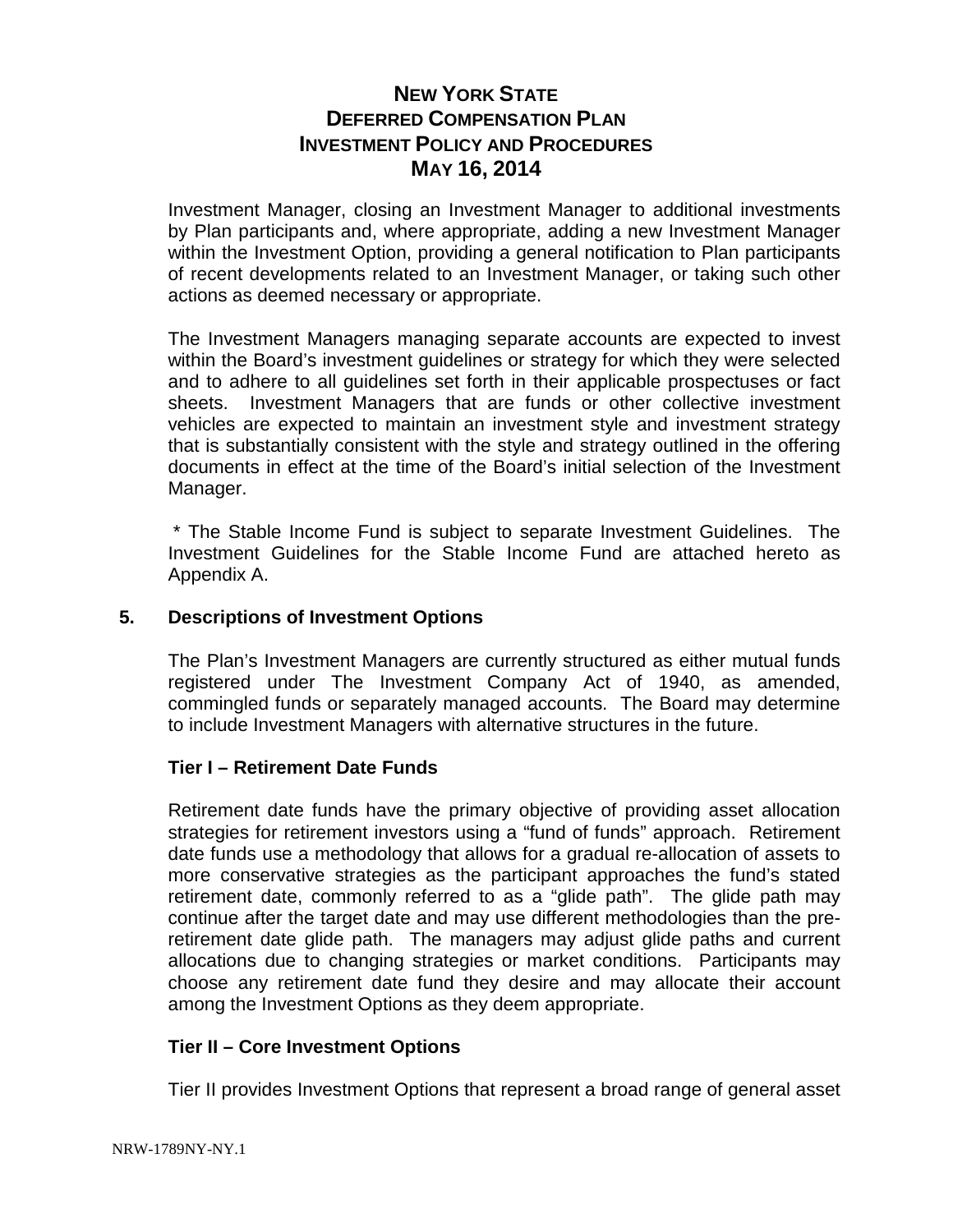categories and, where practical, offers both passive and actively managed equity options.

The following is a brief description of the Investment Options that are offered through the Plan.

- The Stable Income Fund (SIF) Investment Option has a primary objective of conserving principal and providing interest income. The Plan implements this option through a portfolio comprised of separate account bond managers, finite and "evergreen" synthetic guaranteed investment contracts, traditional guaranteed investment contracts (GICs), and cash. The Board selects bond managers in short, intermediate, and long-term duration to in order to achieve appropriate investment duration. Investments held in this portfolio are diversified and limited to those issuers who meet stringent criteria with respect to credit quality. Wrap contracts are used to determine quarterly crediting rates and with the goal of providing participant initiated withdrawals at book value. Investment return is generated from interest income. The long term level of risk and return is expected to be lower than that of the other Investment Options. The Board may contract with a stable value structure manager to assure that the bond managers are in compliance with the individual Investment Guidelines, the overall fund is meeting its objectives, to maintain an appropriate asset allocation are required by the Investment Guidelines for the Stable Income Fund, and to provide advice to the Board regarding the selection of bond managers and administration of the Stable Income fund. Please see the Investment Guidelines for the Stable Income Fund for additional specific information relating to investment guidelines for individual investment style mandates.
- The "bond fund" Investment Option includes Investment Managers that invest primarily in fixed income securities that are of high credit quality, and seek income, with growth as a secondary consideration. General market bond funds seek investment results benchmarked to the performance of the Barclays Aggregate Bond Index. Government bond funds seek current income by investing in securities backed by the U.S. Government or its agencies. The levels of risk and return are generally expected to be lower than that of other Investment Options, with the exception of the Stable Income Fund.
- The "balanced fund" Investment Option includes Investment Managers that are designed to provide investment results that offer conservation of capital and long-term growth of capital and income, while producing a reasonable level of current income. Historically, over full market cycles,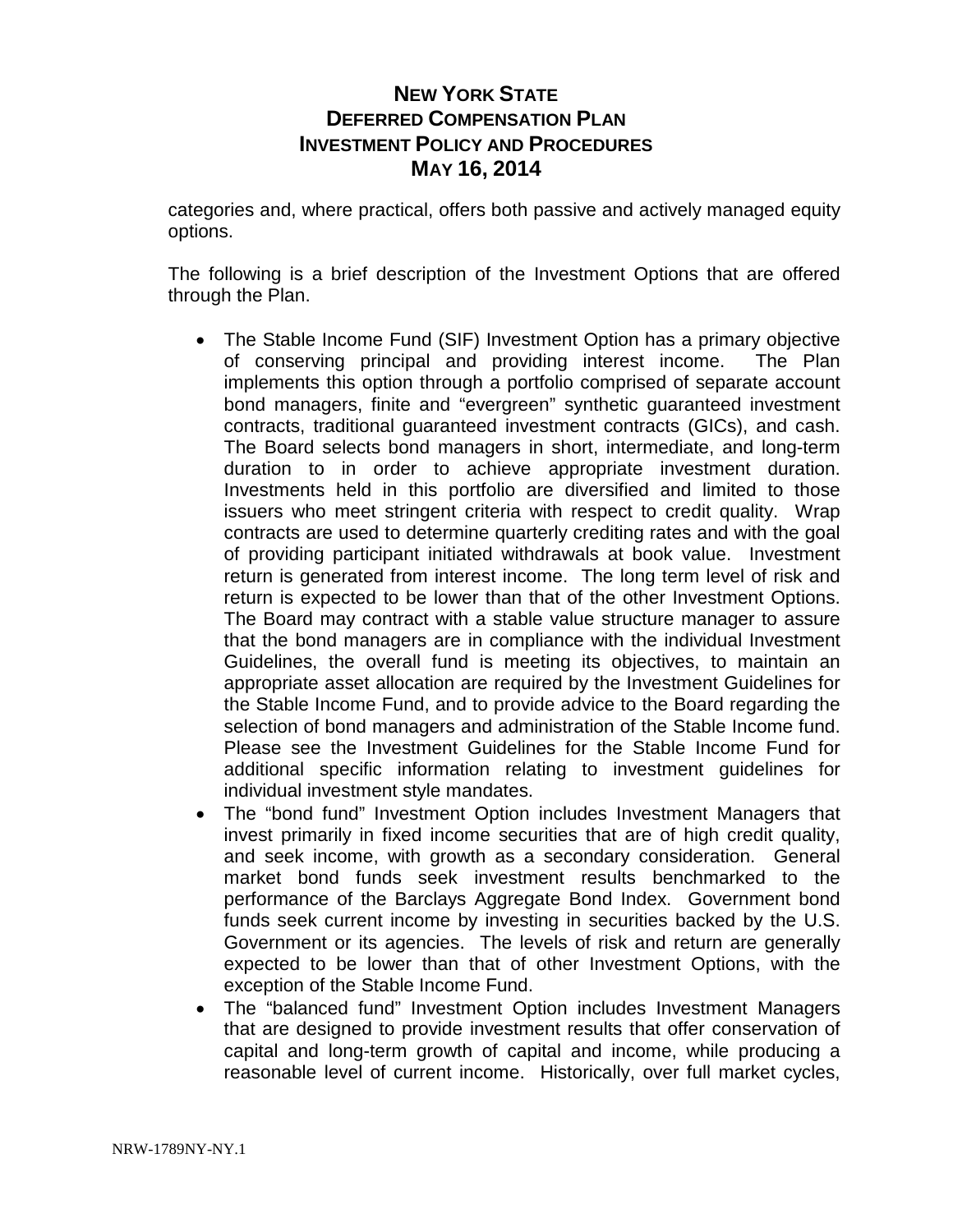Investment Managers within this Investment Option have offered higher return potential than the prior options discussed.

- The "large cap equity fund" Investment Option includes Investment Managers that invest in securities of larger companies, generally identified as those with market capitalization in excess of five billion dollars. Historically, over full market cycles, this Investment Option has offered higher return potential than the prior options discussed and may be less volatile than other equity investment options.
- The "mid cap equity fund" Investment Option includes Investment Managers that invest primarily in common stocks of medium sized companies, generally identified as those with market capitalization between one billion dollars and five billion dollars. Historically, over full market cycles, this Investment Option has offered higher return potential than the prior options discussed and volatility that is generally expected to be between the volatility expected in the large and small cap equity investment options.
- The "small cap equity fund" Investment Option includes Investment Managers that invest primarily in common stocks of small sized companies, generally identified as those with market capitalization between two hundred fifty million dollars and one billion dollars. Over full market cycles, this Investment Option is generally expected to be more volatile than the other Investment Options with the exception of the international equity Investment Options, but may offer greater long-term return potential.

Investment styles within the domestic equity Investment Options include investing for growth, value or blend.

- Growth Investment Options include Investment Managers that invest in the stocks of companies that the Investment Managers expect to have long-term return primarily realized through capital appreciation. Current dividend income is a secondary consideration.
- Value Investment Options include Investment Managers that invest in the stocks of companies that the Investment Managers consider to be undervalued. These Investment Managers seek high returns but by using a lower risk valuation-based approach. The primary investment objective is capital appreciation. Dividend income may be a secondary objective.
- Blend Investment Options include Investment Managers that invest in the stocks of companies that encompass both growth and value characteristics.

These Investment Options are intended to provide Plan participants the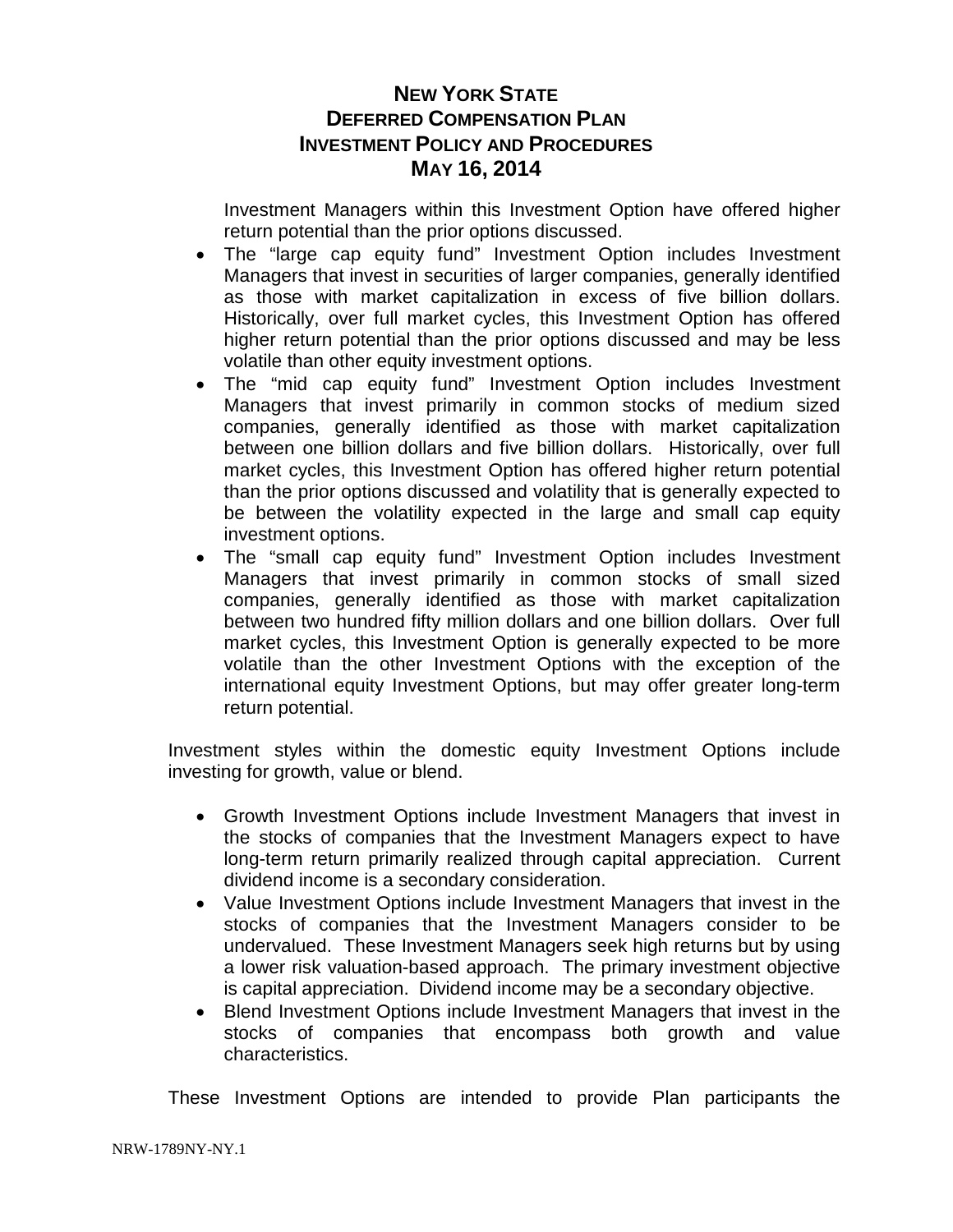opportunity to diversify in the domestic equities market by capitalization and investment style.

• The international equity Investment Options include Investment Managers that invest primarily in the common stock of companies located outside of the United States, or companies that derive a majority of their income from foreign operations and seek long-term growth of capital. Currency risks may make these Investment Options more volatile than the domestic equity Investment Options. Historically, over full market cycles, these Investment Options have offered higher return and diversification potential compared to some of the other Investment Options. Investment Managers that invest in international emerging markets may experience greater volatility than Investment Managers that invest in international developed markets.

### **Tier III – Self -Directed Investment Service**

The self-directed investment service Investment Option allows Plan participants to invest in a broad range of mutual funds or other collective investment vehicles that may not be offered as part of any other Investment Option. Investments made through the self-directed investment service may incur additional fees such as, but not limited to, front-end or deferred loads and early redemption charges not associated with the Tier I and II core Investment Options, and participants (and not the Board) are responsible for evaluating such fees and charges. The Board may limit accessibility of the self-directed investment service Investment Option in accordance with general guidelines set for the Plan. The Board may periodically evaluate the self-directed investment service provider for reasonable cost, investment option availability, competitive services capability and participant satisfaction.

### General Availability Criteria:

Section 9003.5(c)(1) of the Rules and Regulations requires the Board to establish guidelines regarding participants' access to, and level of participation in, the self-directed investment service Investment Option. Participation in the self-directed investment service Investment Option is available to all Plan participants, provided that:

- The participant has a minimum of \$10,000 in his or her Plan account prior to opening a self- directed investment account ("SDIA");
- The initial transfer to the SDIA shall be a minimum of \$2,500;
- Any subsequent transfer to the SDIA shall be a minimum of \$500; and
- The maximum investment in the SDIA is limited to 50% of the participant's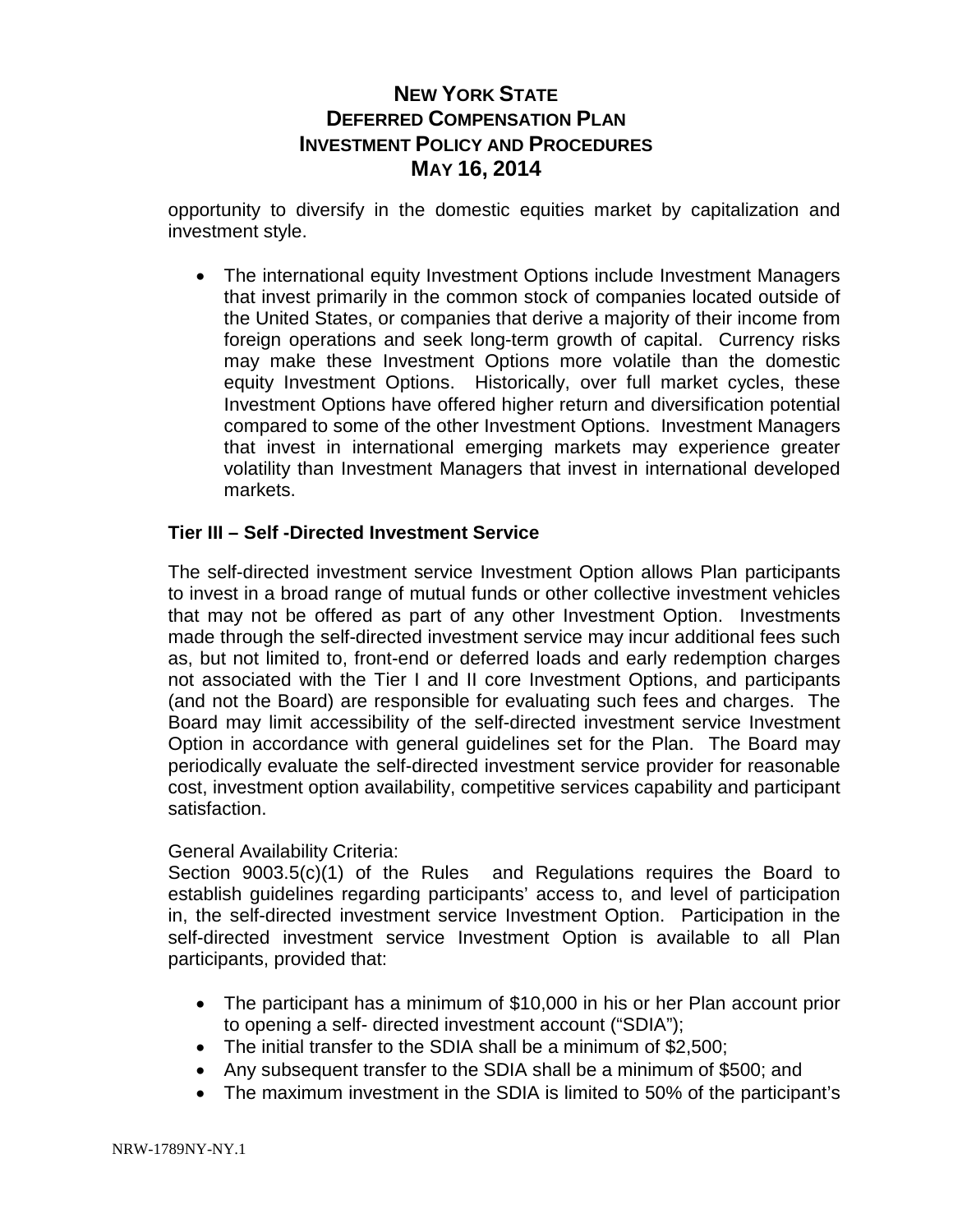total account at the time that assets are transferred to the SDIA. In the event that the assets in the SDIA exceed 50% of the participant's total assets, the participant will not be required to transfer assets from the SDIA to an investment option within Tier I and Tier II of the Plan's investment structure.

Religious Based Exemption:

A participant may request, in writing, to the Administrative Service Agency an exemption to the general availability criteria set forth above for the sole purpose of investing in "permitted investments" (as defined below) that are intended to meet religious principles. The written request shall be on a form prescribed by the Administrative Service Agency and contain a statement attesting that the request is being made solely for religious principles. The Administrative Service Agency will review and grant a request received in good order within 90 days following receipt of the request. All exemptions will apply prospectively only. A participant who is granted a religious exemption:

- Must maintain a minimum balance of at least \$500 in an investment option that is provided within Tier 1 or Tier 2 of the Plan's investment structure;
- May invest up to 100% of his or her Plan account, that is in excess of the \$500 minimum required to be maintained in an investment option within Tier I or Tier II of the Plan's investment structure, in permitted investments in the SDIA that are intended to meet the participant's religious principles; and,
- All transfers to the SDIA shall be a minimum of \$250.

For the purposes of this section of the Policy, the term "permitted investments" means those mutual funds and exchange traded funds offered by the selfdirected investment service provider that are not otherwise prohibited under the Policy.

It is the sole responsibility of the participant to determine whether permitted investments are suitable investments for religious and other purposes. Nothing in this Policy or in any exemption shall be construed as a representation by the Board, the Staff, the Plan or any person acting on behalf of the Plan that any permitted investment is suitable for any religious or other purpose. Investments in the SDIA are limited to otherwise permitted investments, and nothing in this Policy or in any exemption shall require the Board or any person acting on behalf of the Plan to expand or change the category of permitted investments otherwise available through the self-directed investment service Investment Option.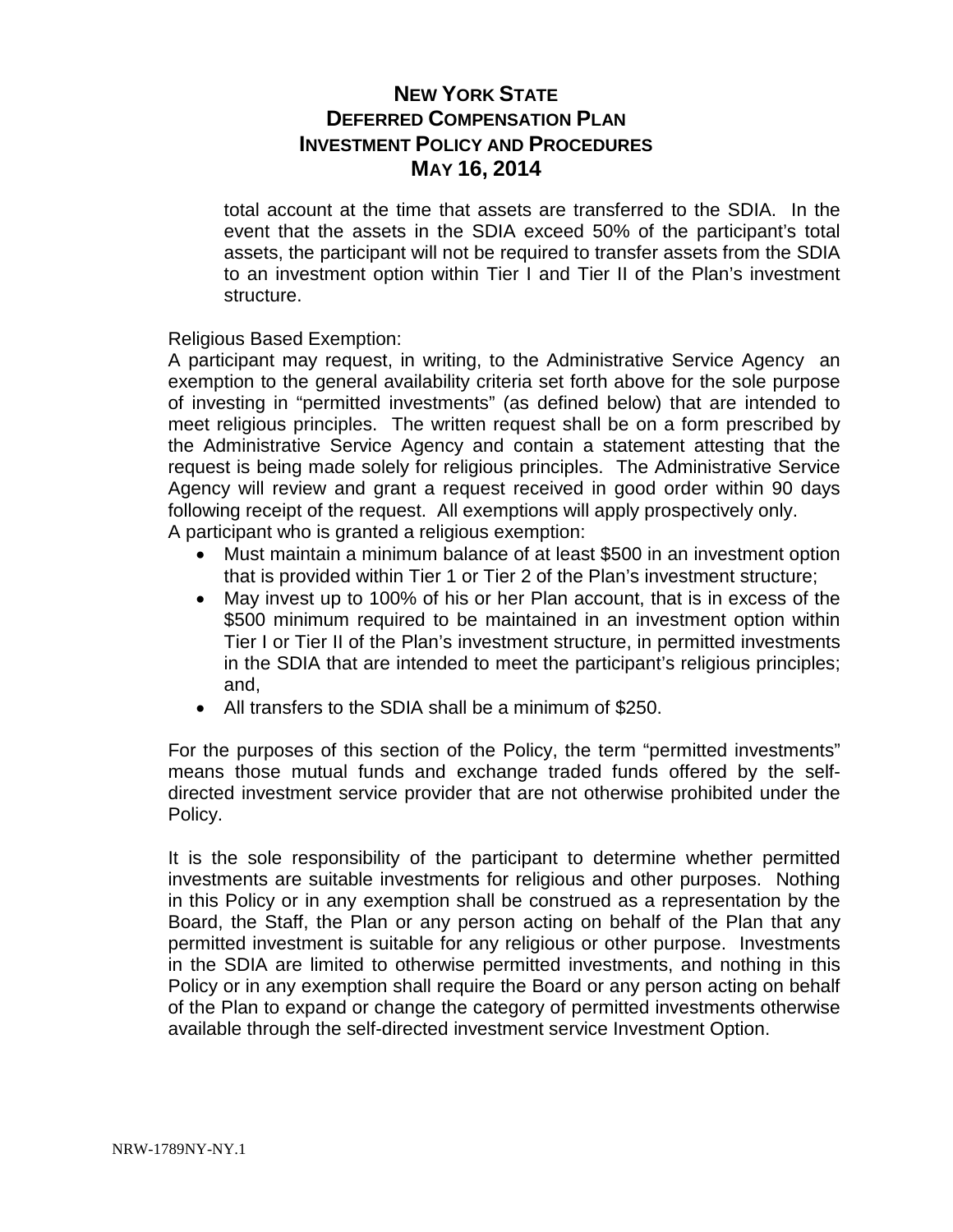#### **6. Investment Return Objectives**

The following chart details the benchmark index and peer group universe for each Investment Option in the Plan.

- An index is a statistical composite that measures the performance of a representative group of securities in a financial market, including stock and bond markets.
- A universe is a peer group of investment managers investing in securities with similar style objectives.

The objective for each actively managed Investment Option is to exceed the benchmark index and the median returns of a universe of comparable managers. These comparisons are used by the Board when selecting and monitoring the underlying Investment Managers.

| <b>Investment Option</b>            | Benchmark Index                                   | Morningstar<br>Peer Group Universe  |
|-------------------------------------|---------------------------------------------------|-------------------------------------|
| <b>Retirement Date Funds</b>        | Morningstar Target Category                       | Morningstar Target Category         |
| <b>Fixed Income Options:</b>        |                                                   |                                     |
| Stable Income Fund                  | 5 Year Constant Maturity<br><b>Treasury Index</b> | Not applicable                      |
| <b>Variable Investment Options:</b> |                                                   |                                     |
| <b>Bond Fund</b>                    | Barclays Aggregate Bond Index                     | Intermediate Term Bond              |
| <b>U.S. Government Fund</b>         | Barclays US 1-5 Gov't Index                       | Intermediate Government             |
| <b>Balanced Funds</b>               | 60% S&P 500/40% Barclays<br>Aggregate             | Domestic Hybrid                     |
| Equity Funds:                       |                                                   |                                     |
| Large Cap Blend                     | S&P 500                                           | Large Blend                         |
| Large Cap Growth                    | Russell 1000 Growth                               | Large Growth                        |
| Large Cap Value                     | Russell 1000 Value                                | Large Value                         |
| Mid Cap Blend                       | Russell 2500                                      | Mid-Cap Blend                       |
| Mid Cap Growth                      | Russell 2500 Growth                               | Mid-Cap Growth                      |
| Mid Cap Value                       | Russell 2500 Value                                | Mid-Cap Value                       |
| Small Cap Blend                     | Russell 2000                                      | <b>Small Blend</b>                  |
| Small Cap Growth                    | Russell 2000 Growth                               | Small Growth                        |
| Small Cap Value                     | Russell 2000 Value                                | <b>Small Value</b>                  |
| International - Developed           | <b>MSCI EAFE</b>                                  | Foreign Stock                       |
| International - Emerging            | <b>MSCI EMF</b>                                   | <b>Diversified Emerging Markets</b> |
| <b>Mutual Fund Window:</b>          | None                                              | Not applicable                      |

#### **7. Criteria for Selecting Investment Managers**

The Board currently contracts with an investment consultant to identify the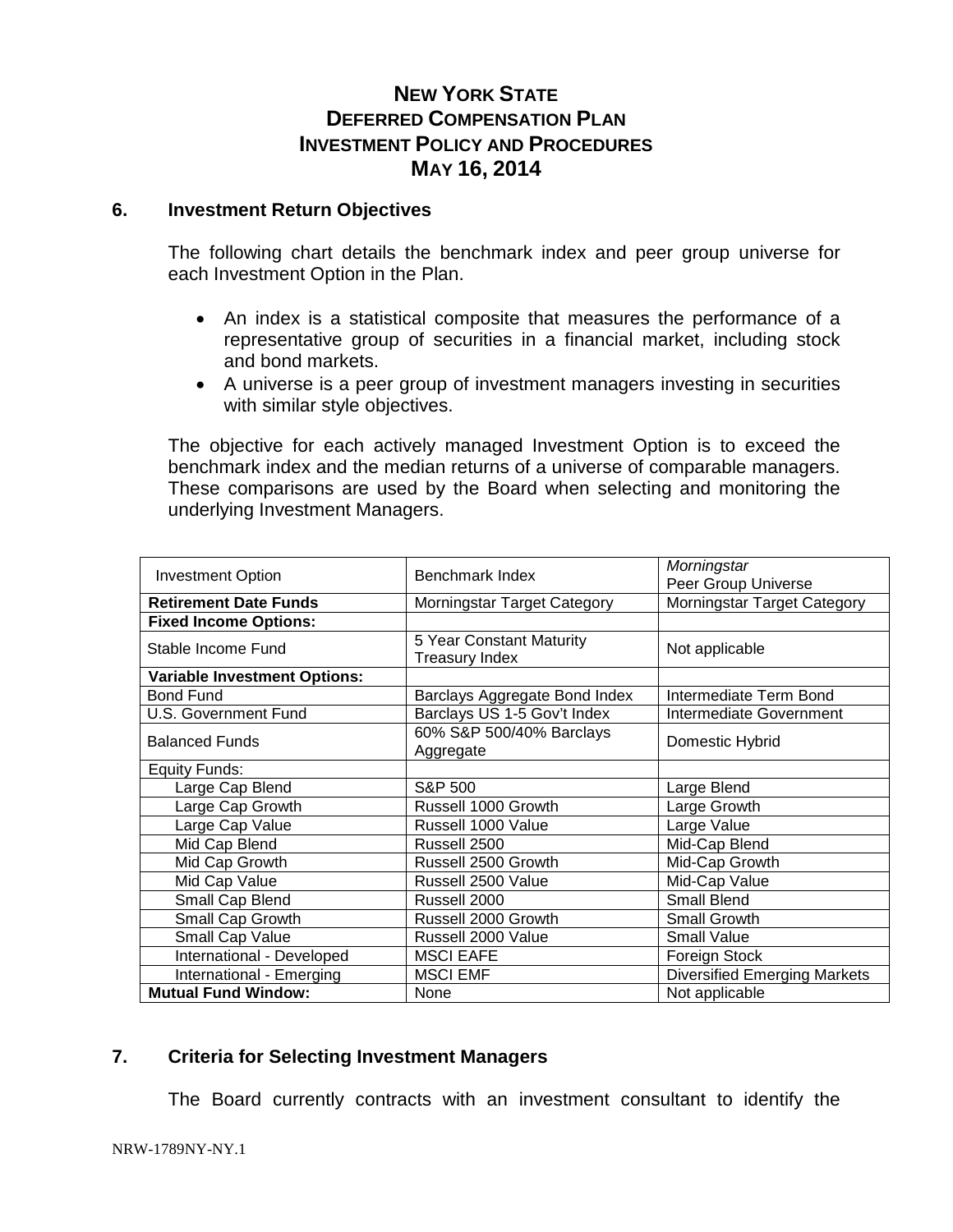number and type of Investment Options, to assist in the selection of the underlying Investment Managers and to conduct performance measurements. The consultant is a registered investment advisor under the Investment Advisors' Act of 1940, as amended, and acts as a fiduciary within the scope of its assignment. The consultant is an important source of advice to the Board for matters within the scope of its engagement.

The consultant reports directly to the Board, and independently reviews a large field of Investment Managers for each asset category, Investment Option, and active/passive style requested by the Board. The field may include mutual fund firms, independent management firms, banks, bank subsidiaries, and insurance companies.

The selection process for Investment Managers begins with direction from the Board to the consultant to analyze the organization, management style, portfolio characteristics, historical performance, annualized returns, and the best expectation of success for competing Investment Managers. From this information, the consultant develops a list that represents the Investment Managers to be considered as finalists. The consultant is responsible for the initial screening of those potential Investment Managers, and uses both qualitative and quantitative analyses. The selection process generally incorporates the criteria found within this Policy. The screening process is oriented toward eliminating those investment managers and vehicles that do not fit the criteria found within this Policy.

Lastly, the consultant assists the Board in developing finalist interview questions, as well as scheduling and conducting the finalist interviews. Based upon information ascertained from this process, the Board is responsible for selecting the most appropriate candidates to be Investment Managers.

Selected Investment Managers (other than mutual funds and certain collective investment vehicles) are required to acknowledge in writing their fiduciary status with respect to the Plan as well as their acceptance and compliance with the terms of the Plan, the Board's Rules and Regulations, this Policy and New York State law. Additionally, Investment Managers agree to notify the Board or its agent of certain key events, if required in their contract with the Board.

### • **In reviewing organizations, preference is given to firms that:**

- − Have been managing assets for at least 5 years.
- − Have sufficient assets under management (see fund and manager size guidelines in this Policy).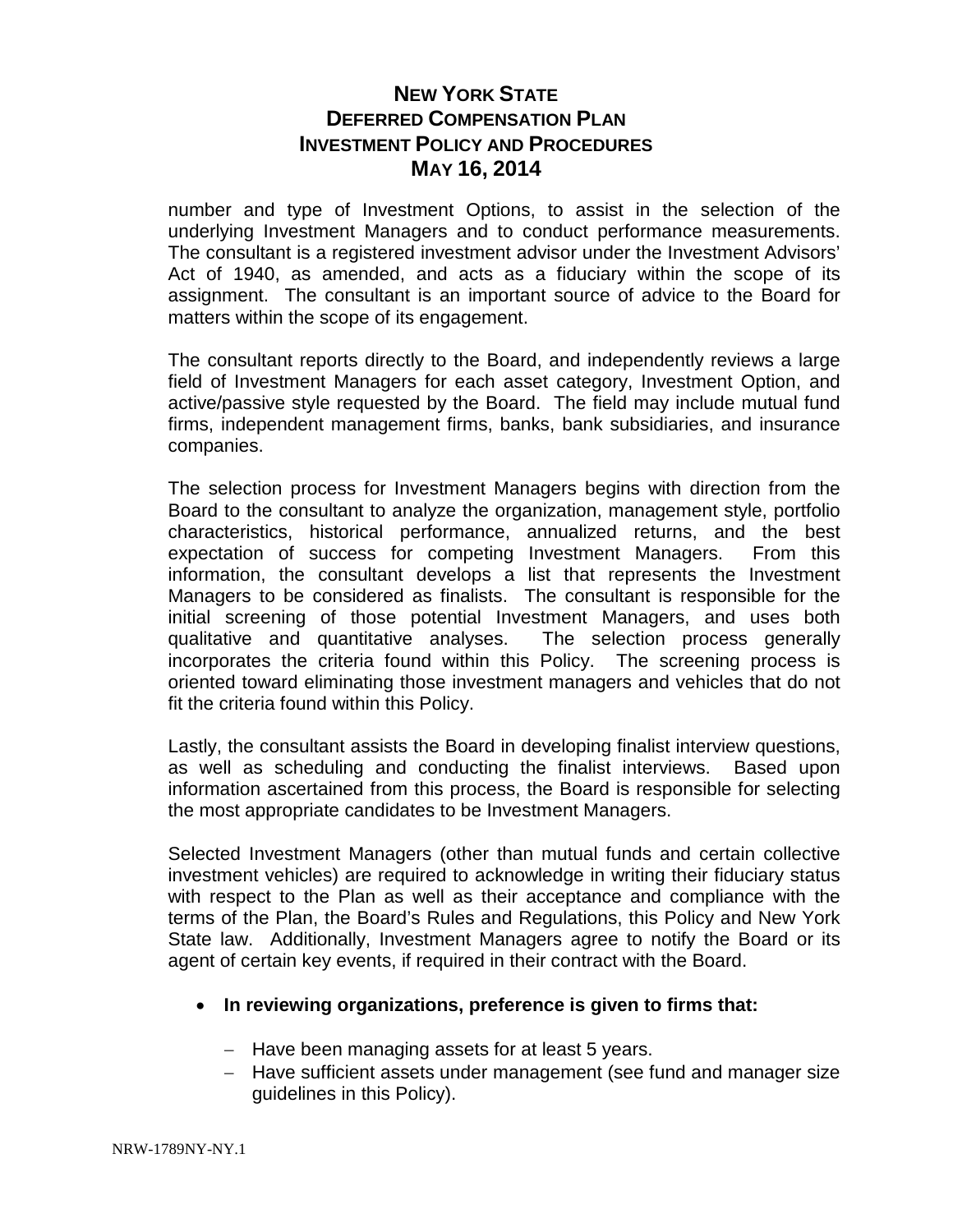- − Have a significant presence in the retirement plan marketplace, specifically municipal employers.
- − Have low personnel turnover.
- − Have low client turnover.
- − Demonstrate a plan for controlled growth.
- − Are neither currently, nor previously involved in major litigation involving investment management for tax qualified retirement plans.
- − Have investment capacity commensurate with the assets in the Plan invested in the particular investment category and/or style.
- − Have a competitive fee structure.

### • **In reviewing management style, preference is given to firms with:**

- − Well defined investment styles, philosophy and processes
- − A high correlation to their appropriate benchmarks
- − Depth of research resources
- **In reviewing performance, preference is given to firms with:**
	- − A verifiable track record that demonstrates consistent adherence to the stated investment approach.
	- − Historical risk and return characteristics that are consistent with the stated role (such as, mid cap, large cap, small cap, value, growth, etc.).
	- − Performance that is generally competitive over rolling time periods when compared to an appropriate benchmark.

### • **During the selection process, other criteria are also considered, including:**

- − Quality of professional staff.
- − Continued involvement by key personnel.
- − Total expenses including 12b-1 marketing expenses.
- − Style drift.
- − Sector and issue concentrations levels.
- − Levels of cash and outside-benchmark investments.
- − Research and analysis capabilities.
- − Reputation.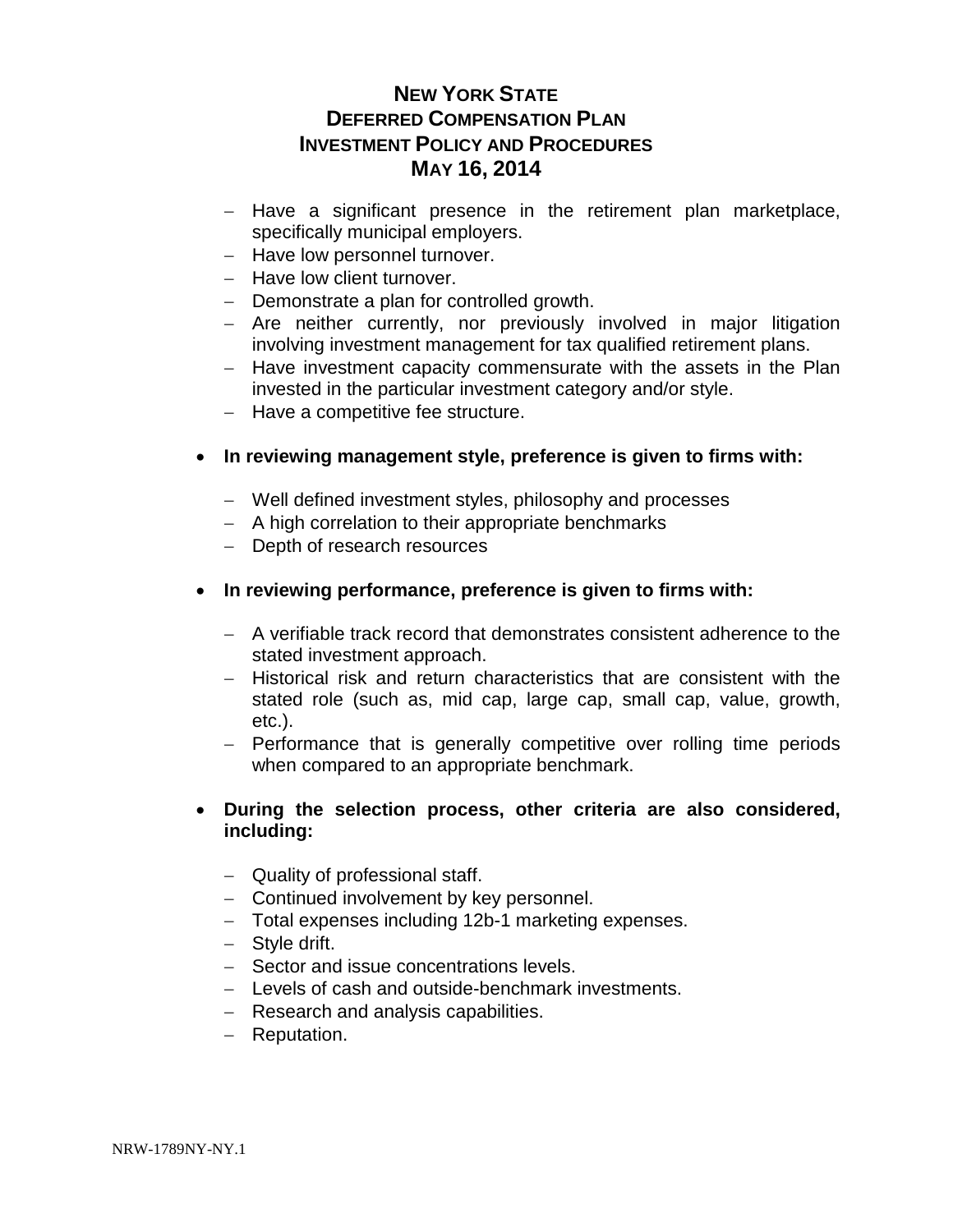#### **8. Manager Guideline Size**

The Board may provide more than one Investment Option within the same asset category to provide Plan participants with appropriate alternatives or may provide multiple Investment Managers within one Investment Option to promote manager diversity and to address manager risk. As a general due diligence criterion, Plan assets under management with any single Investment Manager, except an Investment Manager of the Stable Income Fund, should not exceed 10% of the total assets under management by the Investment Manager in the asset category of the particular Investment Option. The 10% cap is non-binding and is intended to be a factor for consideration when evaluating the Investment Options of the Plan and whether to increase the number of Investment Managers available under an Investment Option.

### **9. Monitoring Performance**

The investment consultant is responsible for monitoring the performance of the Investment Managers on an on-going basis and reporting to the Board on a quarterly basis. An Investment Manager's suitability does not rest solely on investment performance in any single quarter. The investment consultant advises the Board upon the appropriate time period over which to measure performance.

Investment Managers make presentations to the Board upon the Board's request. The Investment Manager's performance relative to appropriate benchmarks named in this Policy is the basis for evaluating their performance. Failure to meet or exceed the benchmark performance may require explanation from the Investment Manager, an in-depth Investment Manager review, or some other action, including removal of the Investment Manager from the Plan.

The Board may take action against an Investment Manager for:

- Poor relative performance.
- Material change in investment style.
- Departure of key investment personnel.
- Operational problems affecting the investment management process.
- Changes in Plan characteristics, or the development of new investment instruments or strategies.
- Breach of fiduciary duty.
- Organizational issues.

Actions the Board may take in the event any of the above issues arise include: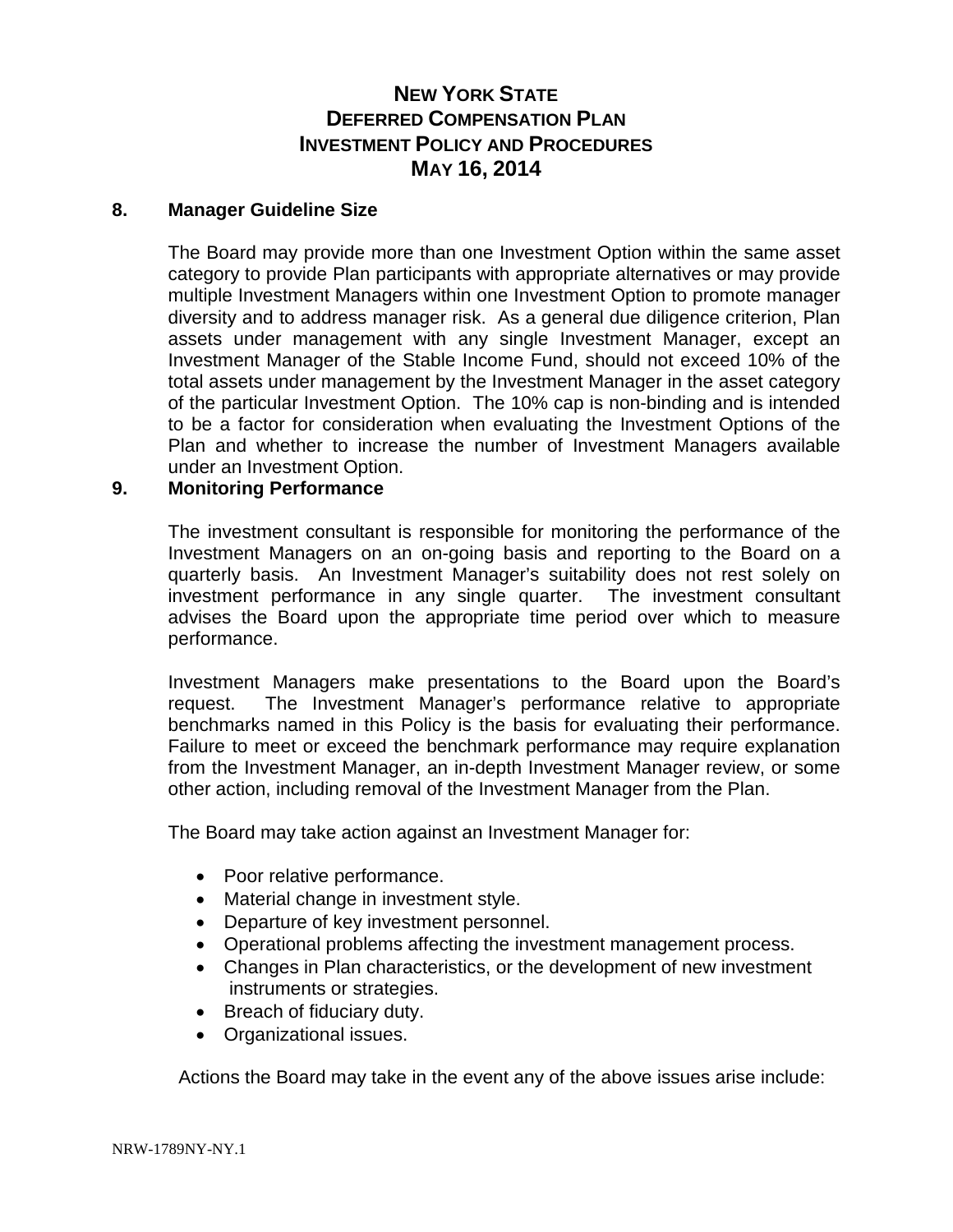- Elimination of an Investment Option from the Plan's investment offerings.
- Termination of an Investment Manager.
- Closing the Investment Manager to additional investments by Plan participants and, where appropriate, adding a new Investment Manager within the Investment Option.
- Providing a general notification to Plan participants of recent developments related to an Investment Manager.
- Taking other actions as deemed necessary or appropriate.

In situations where assets are transferred to a new Investment Manager, the transfer may be accomplished by a transfer in kind, or securities may be liquidated in order to transfer cash to the new Investment Manager.

The Board typically notifies Plan participants of any action of the Board that results in the elimination of an Investment Manager, the closing of an Investment Manager to new investments, the addition of an Investment Manager, and the mapping of assets to a new Investment Manager.

#### **10. Mapping Funds**

If the Board determines to terminate or eliminate an Investment Manager, the Board considers various mapping alternatives, including the following:

- Direct map to another Investment Manager in the same Investment Option.
- Direct map to another Investment Manager in a similar style Investment Option.
- Direct map to SIF or the appropriate target retirement date fund.

The Board may base its mapping decision on such factors as:

- Currently available Investment Options.
- Performance record and risk profile of other Plan Investment Managers.
- Asset size of terminated Investment Managers, both in absolute terms and relative to other Plan Investment Managers.
- Capacity of other Plan Investment Managers.
- Costs of transfer.
- Expense ratios of other Plan Investment Managers.
- Participant communication requirements.
- Ease of administration.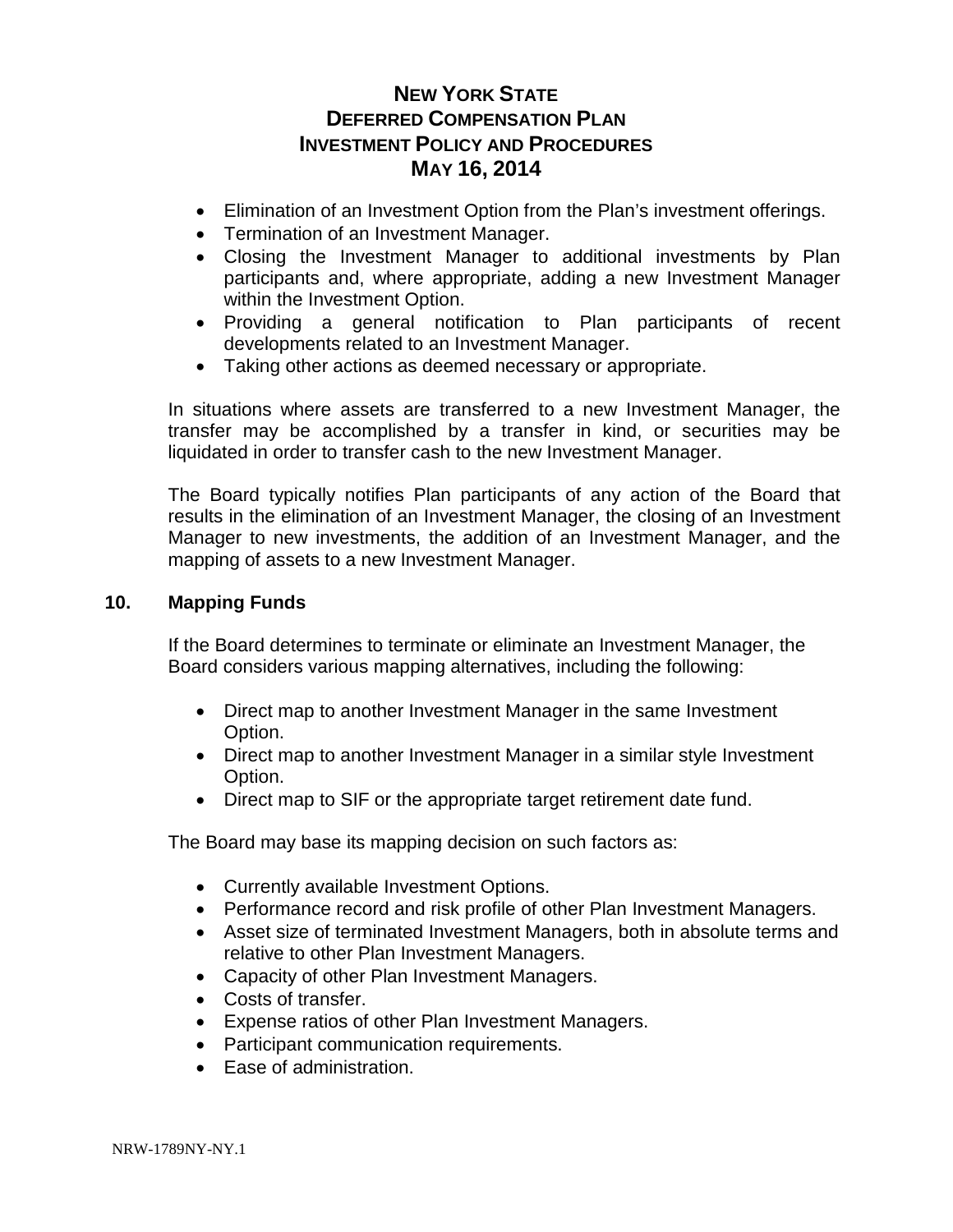#### **11. Review and Reporting**

The Board reviews the structure and performance of the Plan and its investments from time to time. These periodic reviews include:

#### • **Investment Policy**

Reviewing this Policy to determine whether amendments are appropriate and to assure that the objectives set forth in this Policy are being met.

### • **Investment Options**

Reviewing the Plan's Investment Options to assure that the individual Investment Options continue to be suitable for offering to Plan participants and are consistent with the Board's philosophy.

#### • **Investment Managers**

Using the investment consultant's reports to monitor performance of each Investment Manager for performance relative to that expected of its investment category. This review includes but is not limited to:

- − Performance reviews, including returns for the last quarter, year to date, one year, three years, five years, and ten years (or from inception of the Investment Manager if less than ten years).
- − Analysis of historical volatility for consistency with actual returns and expectations for the Investment Manager.
- − Review of the Investment Managers' investment process including any personnel changes.
- − Review of management fees and other expenses compared with similar Investment Managers.
- − Any other issues which could affect the performance of the Investment Managers.

### **12. Proxy Voting Policy and Guidelines**

The ownership of mutual funds and other securities can impose duties on plan fiduciaries to exercise responsibility in voting proxies for those funds and securities. In the event that a proxy requires a response from the Board, the Board consults with its investment consultant to determine a proper response to the proxy and the Board instructs the trustee on how to vote. As a general rule, participants do not vote the shares of Tier I and Tier II funds allocated to their accounts.